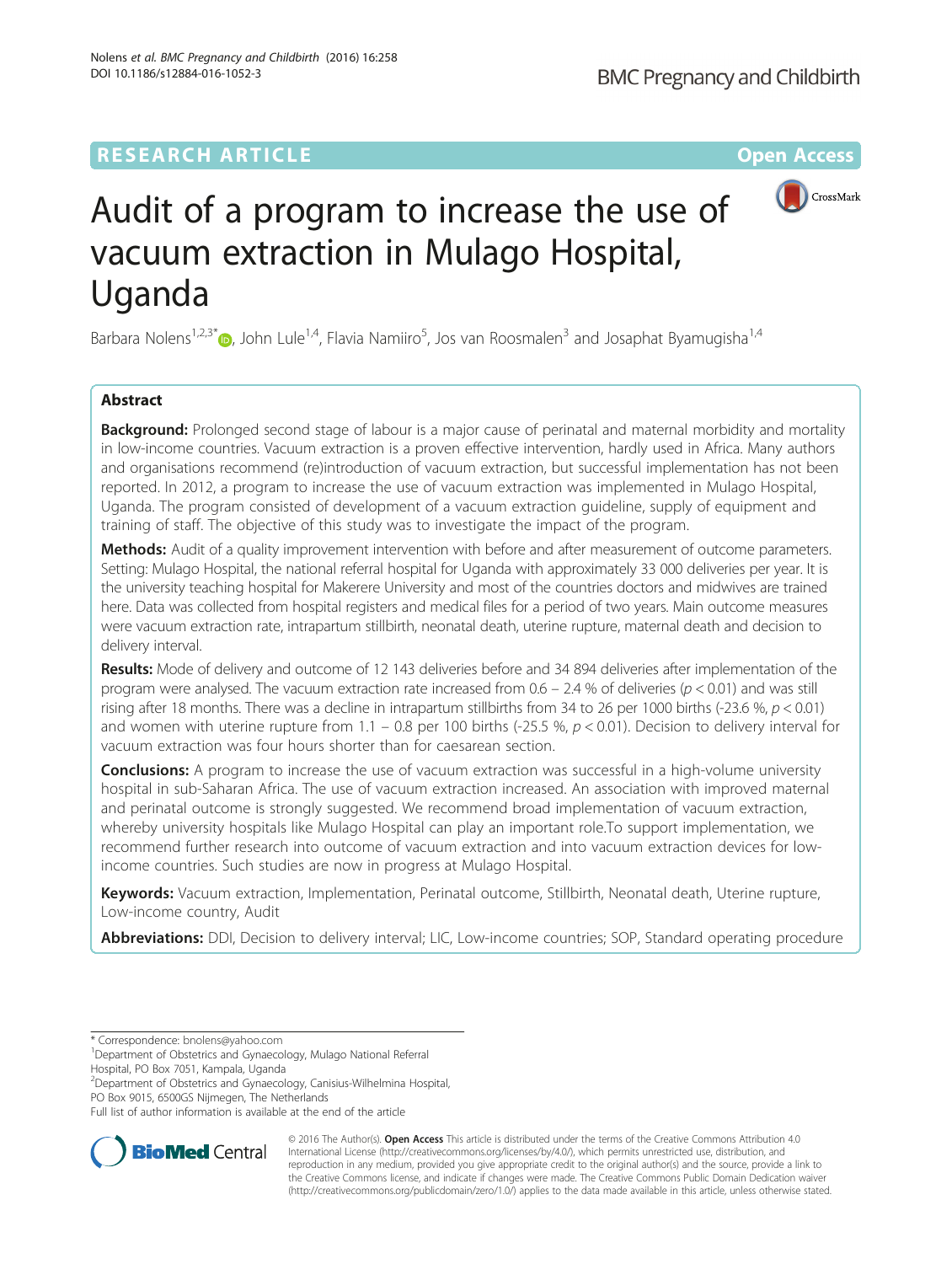# Background

With 293 000 maternal deaths and 5.3 million stillbirths and neonatal deaths per year, global maternal and perinatal mortality rates have decreased since 1990, but far below targets and the numbers are still alarming [\[1](#page-6-0)–[3](#page-6-0)]. Worldwide approximately 800 women and 14 500 babies die every day because of complications of pregnancy and childbirth. Intrapartum complications are responsible for more than one third of these deaths [\[1](#page-6-0)–[3](#page-6-0)]. Many complications are preventable or treatable with known evidencebased interventions [\[2](#page-6-0), [4](#page-6-0)–[6](#page-6-0)]. An important cause of maternal and perinatal morbidity and mortality is prolonged second stage of labour and its complications such as haemorrhage, sepsis, uterine rupture, obstetric fistula and birth asphyxia [[1, 5](#page-6-0), [7\]](#page-6-0). Vacuum extraction is one of the evidence-based interventions that can prevent complications by shortening the second stage of labour [\[8](#page-6-0)–[11](#page-6-0)]. It also prevents women from having a caesarean section with its increased risk of maternal and perinatal morbidity and mortality in the index and subsequent pregnancies compared to (assisted) vaginal delivery [\[12](#page-6-0)–[15](#page-6-0)]. Use of vacuum extraction varies widely between countries and hospitals. In 31 European countries, rates of instrumental vaginal delivery varied between 0.5 and 16.4 % [\[16\]](#page-6-0). In the Netherlands 9 %, in the UK 6 % and in the US 3 % of deliveries are by vacuum extraction [\[17](#page-6-0)–[19](#page-6-0)]. While some decades ago vacuum extraction was still widely practiced in low-income countries (LIC), nowadays it is hardly used, with some exceptions [[20](#page-6-0)–[27\]](#page-6-0). Many authors and organizations, including the World Health Organization, recommend the use of vacuum extraction [[4, 5, 20, 21, 28](#page-6-0)–[30\]](#page-6-0). But successful implementation has not been reported. Reasons mentioned for the infrequent use of vacuum extraction are lack of skilled operators, equipment and training opportunities and beliefs of health care providers concerning trauma to the baby and HIV-transmission [[20](#page-6-0)– [22, 24, 28\]](#page-6-0). Fear of litigation and financial incentives may also play a role [[16\]](#page-6-0). In 2012, a program to increase the use of vacuum extraction was implemented in Mulago Hospital, Uganda. The program consisted of development of a vacuum extraction guideline, supply of equipment and training of staff. The objective of this study was to investigate the impact of the program.

# Methods

The study design is audit of a quality improvement intervention with before and after measurement of outcome parameters. The setting is Mulago Hospital in Kampala. This is the national referral hospital in Uganda and the university teaching hospital for Makerere University. It is Uganda's main training facility for doctors and midwives. Every year 100 midwives, 140 doctors and 20 specialists in obstetrics & gynaecology graduate here.

With approximately 33 000 deliveries per year, it has one of the busiest maternity units in the world. The study was performed in the labour ward for women with medium to high-risk pregnancies, where maternity services are free of charge. Every month approximately 2000 women deliver in this ward, many of them after referral because of complications. Women come mainly from Kampala and surroundings, but some have to travel for a day to reach this hospital. There is an obstetric highcare unit where care is given to women with severe complications, such as uterine rupture, severe haemorrhage, sepsis and eclampsia. There is a neonatology unit where care is given to babies with severe morbidity, such as prematurity and birth asphyxia.

Together with Mulago Hospital's obstetricians and the Hospital Hygiene department, standard operating procedures (SOP) for the use of vacuum extraction and sterilization of Kiwi vacuum extractors (Clinical Innovations, USA) were developed [[31, 32](#page-6-0)]. Used Kiwi vacuum extractors (type OmniCup) were donated by several hospitals in the Netherlands and sterilized according to the SOP. Sterilization was repeated after every use. Training took place in the hospital. All 45 residents (in training to become specialists in obstetrics & gynaecology) were trained in small groups of four to six doctors in the week before they had a duty-week on labour ward. Training was provided by the first author and consisted of discussion of the SOP on vacuum extraction and sterilization, watching the World Health Organization Reproductive Health Library video on vacuum extraction and skills training on mannequins [\[33\]](#page-6-0). They had on the job supervision in the week after the training. After completion of this program with a duration of 4 months, training continued according to the existing curriculum complemented with the new SOP on vacuum extraction. It consisted of a yearly theory- and a yearly skills training session per year group for all residents and medical students in their last year, provided by Mulago Hospital's specialists (six theory and six skills training sessions during 18 months follow up). Data was collected for a baseline period of six months before- and a follow up period of 18 months after implementation. The follow up period started at the time of implementation. To investigate uptake and success rate of vacuum extraction, information on the following outcome measures was collected from the registers of labour ward and the obstetric operating theatre: successful vacuum extraction and failed vacuum extraction. Successful vacuum extraction was defined as delivery by vacuum extraction, irrespective of maternal or perinatal complications. Failed vacuum extraction was defined as an attempted vacuum extraction whereby the procedure was abandoned, usually because the stopping criteria were met. Stopping criteria were: the baby's head is not delivered or about to be delivered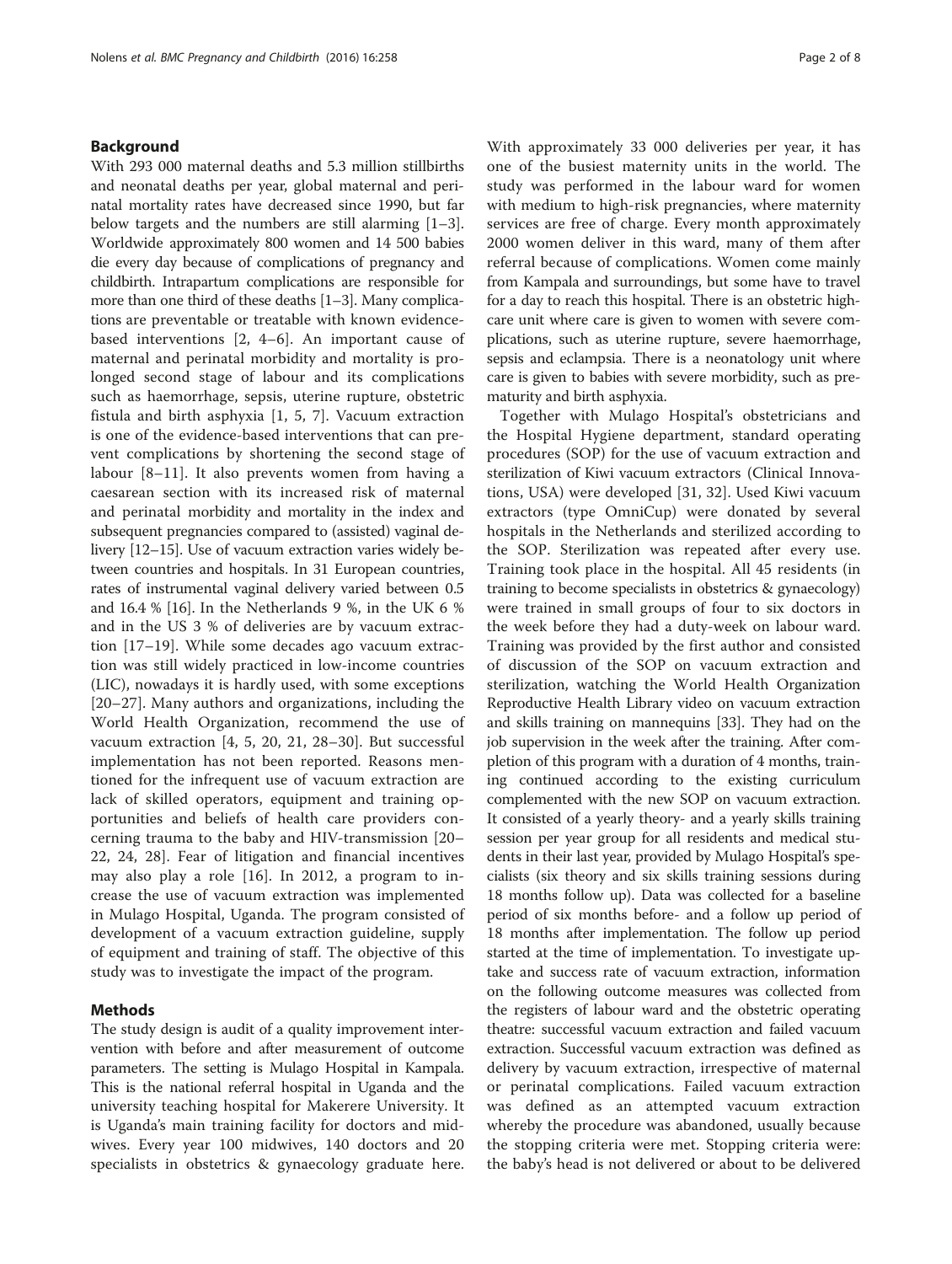after three traction-aided contractions; the vacuum pops off three times or 20 min have passed after application of the cup [[31](#page-6-0)]. To investigate the impact on perinatal outcome, information on the following outcome measures was collected for all deliveries on the medium to high-risk labour ward during the study period: intrapartum stillbirth, macerated stillbirth, neonatal death with birthweight of  $\geq 2.5$  kg, admission to the neonatology unit with birthweight of  $\geq 2.5$  kg and total perinatal deaths. In Mulago Hospital the gestational age is often not known. We used low birthweight (< 2.5 kg) as a proxy for preterm birth. Outcome for babies with birthweight  $\geq 2.5$  kg was investigated separately, because most vacuum extractions are done in this group. Total perinatal deaths was defined as all stillbirths plus all neonatal deaths during admission. This included low birthweight stillbirths and low birthweight neonatal deaths.

To measure maternal outcome, information on the following outcome measures was collected: uterine rupture, admission to obstetric high-care unit and maternal death. Data were obtained from the records department and the registers of the labour ward, obstetric high-care unit, obstetric operating theatre and neonatology unit. In addition to this, medical files of those women who had vacuum extraction during the last six months of the study were investigated for maternal and perinatal outcome and decision to delivery interval (DDI). DDI was defined as time between doctors' decision to do a vacuum extraction (as noted in file) and time of birth.

Data was entered into MS Excel 2013 and imported into Statistical Package of the Social Sciences (SPSS) 22.0 for analysis. Observations before and after implementation of the program were compared. Results are reported in numbers and proportions. The chi-square test was used for comparison of the categorical variables. P-values <0.05 were considered statistically significant.

Ethical permission to conduct this study was obtained from the Mulago Hospital Research and Ethics Committee (refnr: MREC 489) and the Uganda National Council for Science and Technology (refnr: HS1752).

# **Results**

# Overall outcome

During the two-year study period from May 2012 to May 2014, 47 037 deliveries were registered on the medium to high-risk labour ward: 12 143 in the baseline period and 34 894 in the follow up period. The use of vacuum extraction increased from 0.6 % to a maximum of 3.7 % and stabilized at 2.4 % of all deliveries on this ward (Figs. 1 and [2](#page-3-0)). In the first six months after implementation vacuum extraction was used in 1.9 %, in the next six months 2.1 % and the last six months 2.4 % of deliveries. The vacuum extraction rate in the total follow up period was 2.1 % (Table [1\)](#page-3-0). In the 18 months after implementation 805 vacuum extractions were performed with 63 failures (8.5 %).

Total perinatal mortality decreased from 91 per 1000 births in the baseline period to 84 per 1000 births in the follow up period ( $p < 0.05$ ). This was mainly a result of

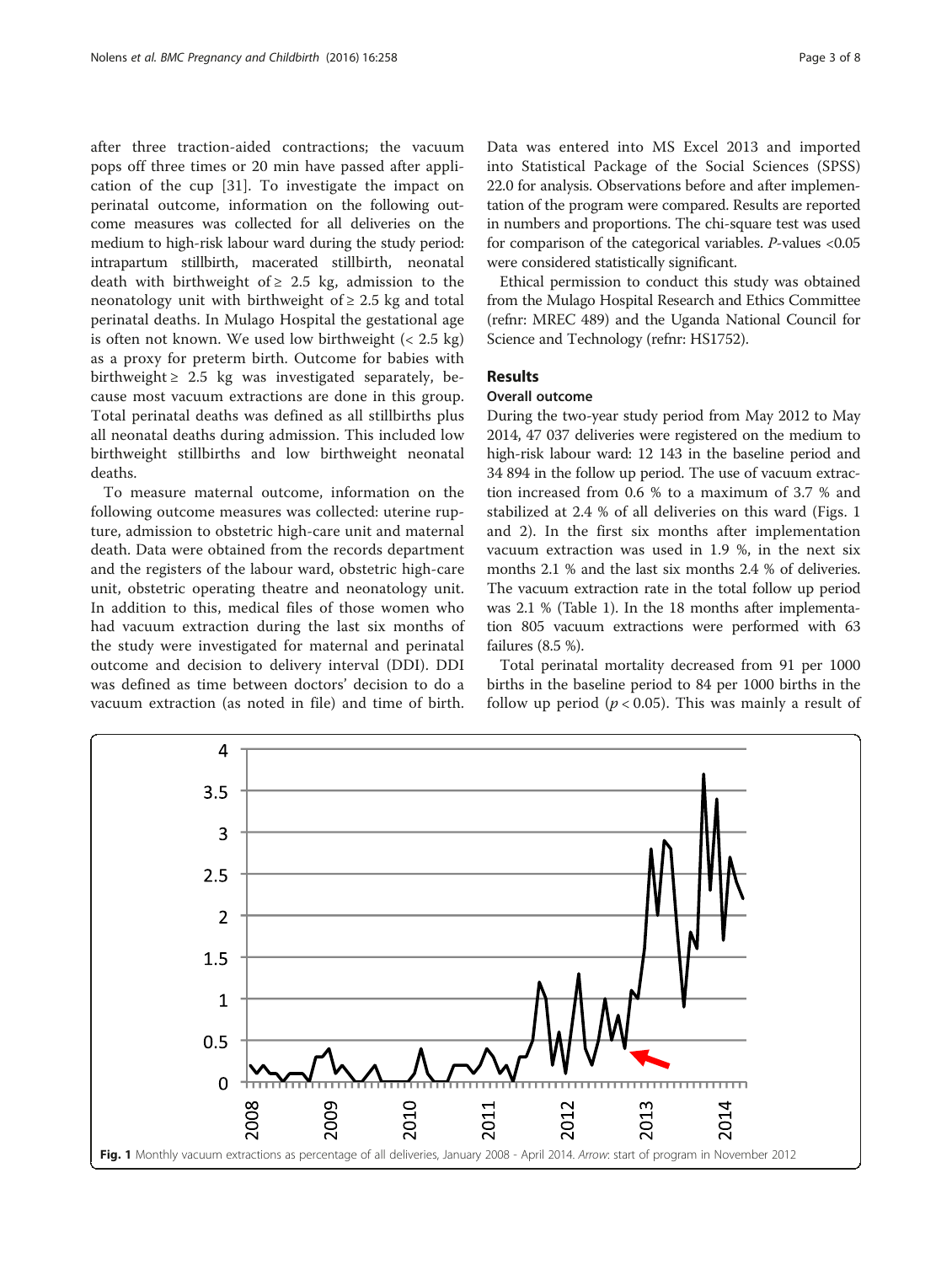<span id="page-3-0"></span>

|  |  |  |  | <b>Table 1</b> Maternal and perinatal outcome in Mulago Hospital medium to high-risk labour ward in baseline and follow up period |  |
|--|--|--|--|-----------------------------------------------------------------------------------------------------------------------------------|--|
|  |  |  |  |                                                                                                                                   |  |

|                                                     | Baseline |               | Follow up  |               | Impact   | $p$ -value |
|-----------------------------------------------------|----------|---------------|------------|---------------|----------|------------|
| Duration                                            | 6 months |               | 18 months  |               |          |            |
| Total deliveries                                    | 12143    |               | 34894      |               |          |            |
|                                                     | $\eta$   | (9/6)         | $\sqrt{n}$ | (9/0)         |          |            |
| Vacuum extraction                                   | 68       | (0.6)         | 742        | (2.1)         | $+280%$  | < 0.01     |
| Caesarean section                                   | 3427     | (28.2)        | 10550      | (30.2)        | $+7.1%$  | < 0.01     |
| Caesarean section for obstructed labour             | 729      | (6.0)         | 2106       | (6.0)         | 0%       | 0.9        |
| Maternal outcome                                    |          |               |            |               |          |            |
| Ruptured uterus                                     | 133      | (1.1)         | 287        | (0.8)         | $-25.5%$ | < 0.01     |
| Admissions to obstetric high-care unit <sup>a</sup> | 228      | (1.9)         | 629        | (1.8)         | $-4.3%$  | 0.59       |
|                                                     | $\eta$   | (per 100 000) | $\eta$     | (per 100 000) |          |            |
| Maternal deaths                                     |          |               |            |               |          |            |
| Maternal death due to intrapartum complication      | 32       | (264)         | 82         | (235)         | $-11.0%$ | 0.58       |
| Maternal death due to hypertensive disorder         | 13       | (107)         | 48         | (138)         | $+29.0%$ | 0.42       |
| Maternal death due to abortion                      | 22       | (181)         | 65         | (186)         | $+2.8%$  | 0.91       |
| All maternal deaths                                 | 97       | (799)         | 254        | (728)         | $-8.8%$  | 0.43       |
|                                                     | $\eta$   | (%o)          | $\eta$     | (%o)          |          |            |
| Perinatal outcome                                   |          |               |            |               |          |            |
| Total perinatal death                               | 1112     | (91)          | 2946       | (84)          | $-7.7%$  | 0.02       |
| Macerated stillbirth                                | 278      | (23)          | 877        | (25)          | $+9.6%$  | 0.17       |
| Intrapartum stillbirth                              | 417      | (34)          | 914        | (26)          | $-23.6%$ | < 0.01     |
| "Term" neonatal death                               | 156      | (13)          | 482        | (14)          | $+7.8%$  | 0.43       |
| "Term" admissions to neonatology unit               | 1060     | (87)          | 3482       | (100)         | $+14.4%$ | < 0.01     |

Definitions used in this study:

Total perinatal death: stillbirths + neonatal deaths during admission

Stillbirth: baby born with no signs of life at or after 28 weeks gestation or with a birthweight of 1 kg or more

Neonatal death: death during admission after live birth "term": birthweight of 2.5 kg or more

<sup>a</sup>For intrapartum complication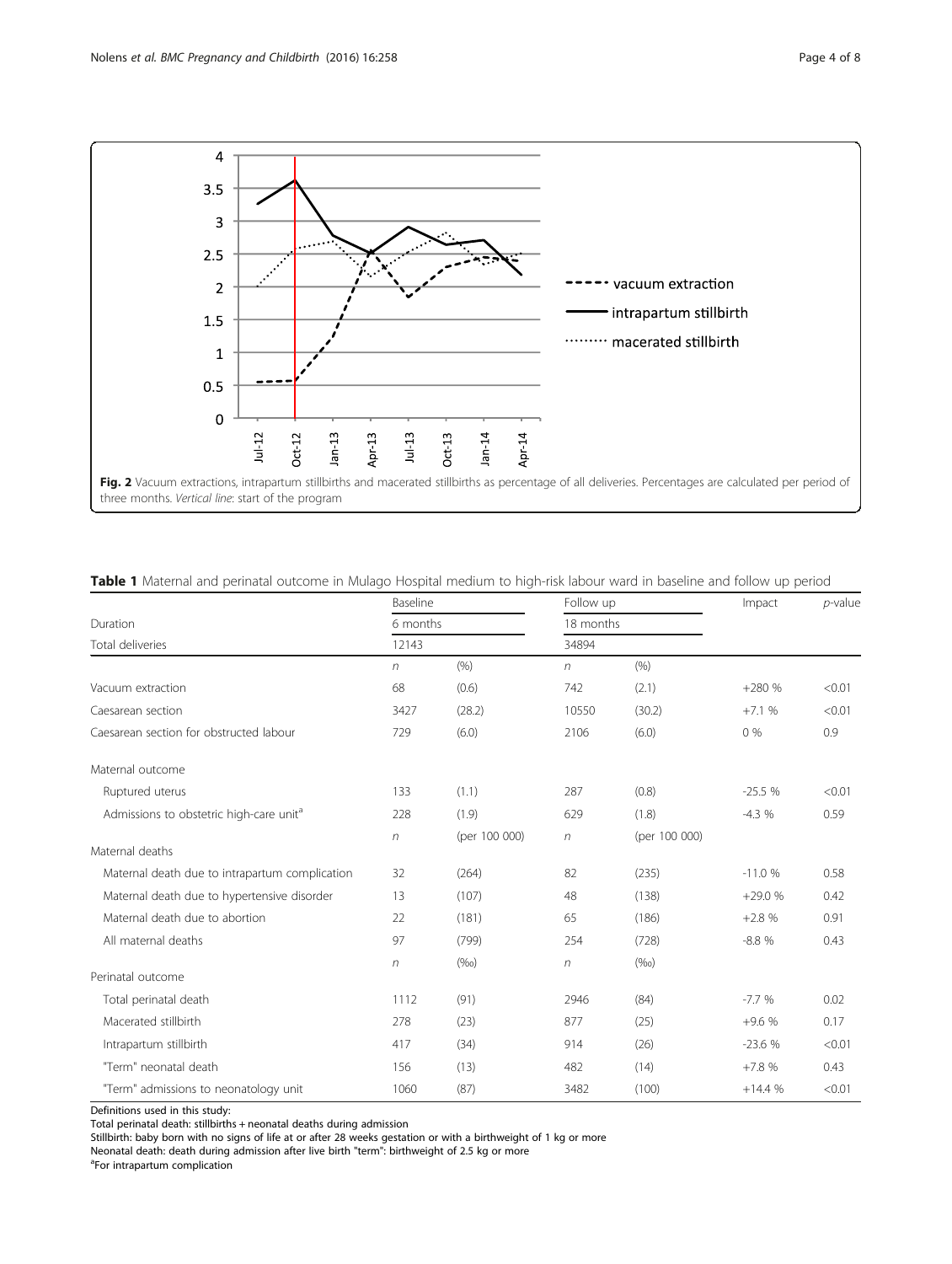a decrease in intrapartum stillbirths from 34 per 1000 to 26 per 1000 births, a decrease of 23.6 % ( $p < 0.01$ ). Admission of term babies to the neonatology unit, however, increased with 14.4 % ( $p < 0.01$ ) from 87 – 100 per 1000 births (Table [1](#page-3-0), Fig. [2](#page-3-0)). Decrease in intrapartum stillbirths was most notable in the last six months of the study with 24 per 1000 births, a decrease of 28.7 %, when the vacuum extraction rate was at its highest (Fig. [2\)](#page-3-0). The macerated stillbirth rate did not change (Fig. [2\)](#page-3-0).

Maternal deaths from intrapartum complications, such as haemorrhage, sepsis, uterine rupture and obstructed labour showed a downward trend from 264 to 235 per 100 000 births (-11.0 %), but this did not reach statistical significance. Admissions to the obstetric high-care unit for intrapartum complications showed a downward trend as well. The number of women with ruptured uterus decreased by 25.5 % ( $p < 0.01$ ). Maternal deaths from abortions and hypertensive disorders remained the same or increased (Table [1](#page-3-0)).

# Outcome of vacuum extraction

During the last six months of the study, 342 vacuum extractions were attempted of which 32 failed (9.4 %). Mean DDI for (attempted) vacuum extraction was 34 min. After exclusion of 15 women with intra uterine foetal death before vacuum extraction and one woman with unknown outcome, perinatal outcome of 326 (attempted) vacuum deliveries could be analysed, 296 vacuum extractions and 30 failed vacuum extractions. The perinatal mortality rate was 19/326 (58 per 1000 births) for all attempted vacuum extractions with a live foetus at time of decision for intervention. It was documented in 35 % of files that emergency caesarean section was planned initially. However, while the woman was waiting for caesarean section the planned mode of delivery changed to vacuum extraction due to various reasons (different findings on examination, more experienced doctor, foetal distress, no theatre space available). Vacuum extraction was successful in 93.3 % of women initially scheduled for caesarean section, comparable to women not scheduled for caesarean section.

# Discussion

### Increased use of vacuum extraction

After implementation of a program to increase the use of vacuum extraction in Mulago Hospital Uganda, the use of this intervention rose rapidly. Within a few months it became a routine procedure that was used daily. After 18 months, at the end of the study period, more than 800 vacuum extractions had been performed and the vacuum extraction rate was still rising. This study shows that implementation is possible in a high-volume university hospital in a LIC and that vacuum extraction is accepted by health care providers. What is needed is training and equipment. This might sound straight forward and many authors and organizations advise implementation of vacuum extraction to LIC [\[4](#page-6-0), [5, 20](#page-6-0), [21, 28](#page-6-0)–[30\]](#page-6-0). But to our knowledge successful projects of this size have not yet been published. A key to success might be involving major university hospitals. Our approach of incorporating the program into the medical curriculum of a national referral and university hospital where the majority of doctors and midwives for the country are trained had several benefits: The program was efficient in training many health care providers in a relatively short period of time. Many women could benefit from the procedure and trainees did get enough exposure. Doctors and midwives trained in this institution took their knowledge and skills to all parts of the country. Furthermore, senior specialists who are lecturers at the country's major medical university and opinion leaders about medical practice in the country, were consulted and supported the program. Nevertheless, regular (in-service) training, updates and skills and drills sessions for all health care providers attending delivery in smaller health units is needed as well.

Increased use of vacuum extraction, as seen in our study, might not only lead to better maternal and perinatal outcome, but in a high fertility environment like Uganda, it could have a huge impact on future healthcare costs by reducing the number of second stage caesarean sections.

### Improved perinatal and maternal outcome

In settings where foetal monitoring is adequate and timely access to the operating theatre for caesarean section is guaranteed, increasing the vacuum extraction rate (and decreasing the caesarean section rate) would probably result in better maternal outcome but might not have a measurable effect on perinatal outcome. In LIC where access to the operating theatre is often delayed, timely delivery by vacuum extraction might have a major effect on perinatal outcome as well.

In this study we observed that, while the vacuum extraction rate increased, perinatal mortality decreased. Although this observational study cannot prove causality an association is strongly suggested. An important factor is DDI. Mean DDI for (attempted) vacuum extraction was 34 min. Mean DDI for caesarean section in the second stage of labour is four hours and 38 min in Mulago Hospital (Unpublished data from ongoing study in Mulago Hospital by the same authors). Although theatre is functioning 24 h per day, demand caused by the overwhelming number of deliveries exceeds its maximum capacity. Vacuum extraction shortens the second stage of labour in women with an indication for intervention with four hours. Foetuses that otherwise would have died from birth asphyxia during this waiting time have now probably survived. This results in a shift from intrapartum stillbirths to live births. Some of these live births however, would need admission to the neonatology unit. This might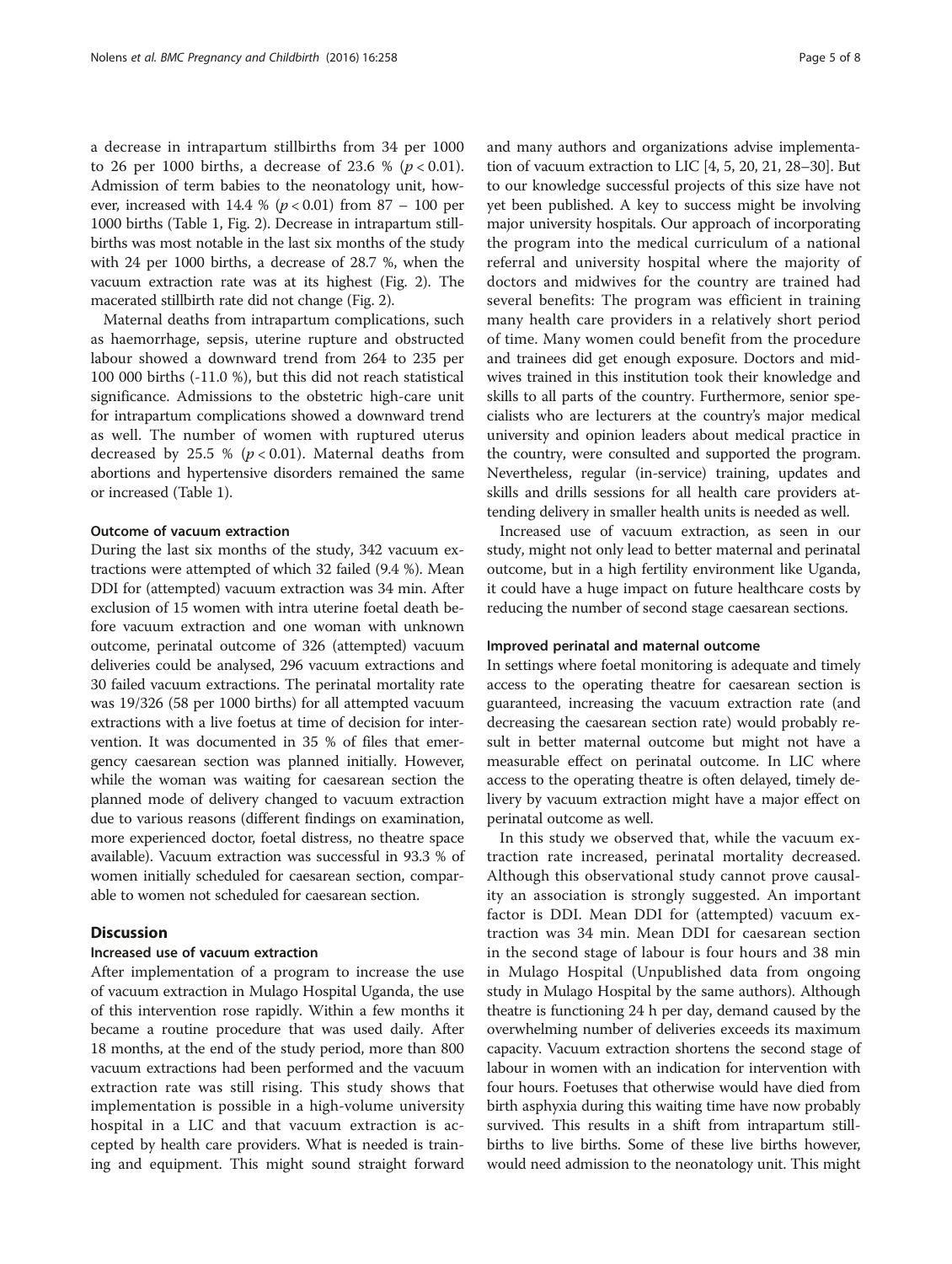explain the increase of admissions to that unit. Perinatal mortality after (attempted) vacuum extraction on a live foetus is 58.3 per 1000 in this study. Interpretation of this outcome is difficult, because literature on outcome of vacuum extraction in sub-Saharan Africa is scarce [[22, 23, 27](#page-6-0)]. Birth asphyxia is probably the major cause of perinatal death, rather than complications from the vacuum extraction procedure. More research is needed into outcome of vacuum extraction in LIC, especially because concern about trauma to the baby is often mentioned as a reason for not doing vacuum extraction (Unpublished data from ongoing study in Mulago Hospital by the same authors).

Uterine rupture is a severe complication of labour with a high risk of maternal and perinatal mortality. In LIC its prevalence ranges from 0.1 to 2.9 % of deliveries [[34](#page-7-0)–[36\]](#page-7-0). The number of women who sustained uterine rupture in Mulago Hospital decreased after implementation of the program. This might also be explained by the shorter DDI for vacuum extraction compared to caesarean section. The downward trends in admissions to the obstetric high care unit and maternal deaths from intrapartum complications may be a result of the shorter DDI as well. Prevention of difficult caesarean sections with a deeply impacted foetal head might have had a positive effect.

# Vacuum extraction device

During this study Kiwi vacuum extractors, designed for single use, were re-used. This is done in many hospitals in LIC but has never been published. Re-use of Kiwi vacuum extractors is done in Mulago Hospital to ensure availability of ready-to-use vacuum extractors at all times and to keep costs low. Kiwi vacuum extractors are always complete, ready to use and can be operated by one person. Because of this, the procedure can be performed quickly, without losing time looking for an assistant or missing parts. We are of the opinion that Kiwi-vacuum extractors can safely be re-used if a rigorous infection control protocol is in place. Together with the Hospital Hygiene Department we designed a SOP for sterilization of Kiwi vacuum extractors [[32](#page-6-0)]. The program, including the re-use of Kiwi vacuum extractors, was approved by the Mulago Hospital Research and Ethics Committee and the Uganda National Council for Science and Technology.

We acknowledge that re-using a devise that is designed for single use is not ideal. Problems we encountered during this study were: temporarily unavailability of Cidex, so that sterilisation and re-use was not possible and problems with creating a vacuum after 3-5 times of use. On the other hand, the user-friendliness of the Kiwi vacuum extractor might have contributed to the fast uptake of the intervention. However, now that vacuum extraction is a routine intervention in Mulago Hospital, we have reintroduced other types of vacuum extractors as well (Bird and soft-cup with different types of pumps) and we are investigating what type would be the most helpful in terms of user-friendliness, patient-friendliness, safety, effectivity and costs in our setting. So far, we have not found the ideal vacuum extractor. We would recommend the development of an affordable userfriendly vacuum extractor, or making the existing Kiwi device affordable as single-use instrument for LIC.

# Failure rate

In the literature failure rates of 5.6 to 34 % are described [[23,](#page-6-0) [37](#page-7-0)–[39\]](#page-7-0). Although the 8.5 % failure rate in this study is in the lower range of what is described elsewhere, failed vacuum extractions are a cause for concern. If a difficult procedure is expected, trial of vacuum extraction in theatre with everything in place for caesarean section in case of failure is advisable.

# **Limitations**

A limitation of the study is the design with before and after measurements. Although it seems plausible, it cannot prove that the increased vacuum extraction rate has caused better maternal and perinatal outcome. Randomization was not considered ethical, because vacuum extraction was not new to Mulago Hospital and because vacuum extraction is a known effective intervention elsewhere. Randomization in the setting of Mulago Hospital would mean that half of the women would have to wait for an extra four hours for caesarean section. During this waiting time they would be at risk of developing uterine rupture and/or intrapartum stillbirth. They would have a high risk operation and a uterine scar with an increased risk of complications in next pregnancies, while a vacuum extraction would have been possible there and then.

During the study period there was no other ongoing intervention in Mulago Hospital that may have accounted for the observed outcome.

# **Conclusions**

A program to increase the use of vacuum extraction was successful in a high-volume university hospital in sub-Saharan Africa. The use of vacuum extraction increased. An association with improved maternal and perinatal outcome is strongly suggested. The much shorter decision to delivery interval for vacuum extraction compared to caesarean section probably plays an important role. We recommend broad implementation of vacuum extraction, whereby university hospitals like Mulago Hospital can play an important role. To support implementation, we recommend further research into (long term) outcome of vacuum extraction and into vacuum extraction devices for low-income countries. Such studies are now in progress at Mulago Hospital.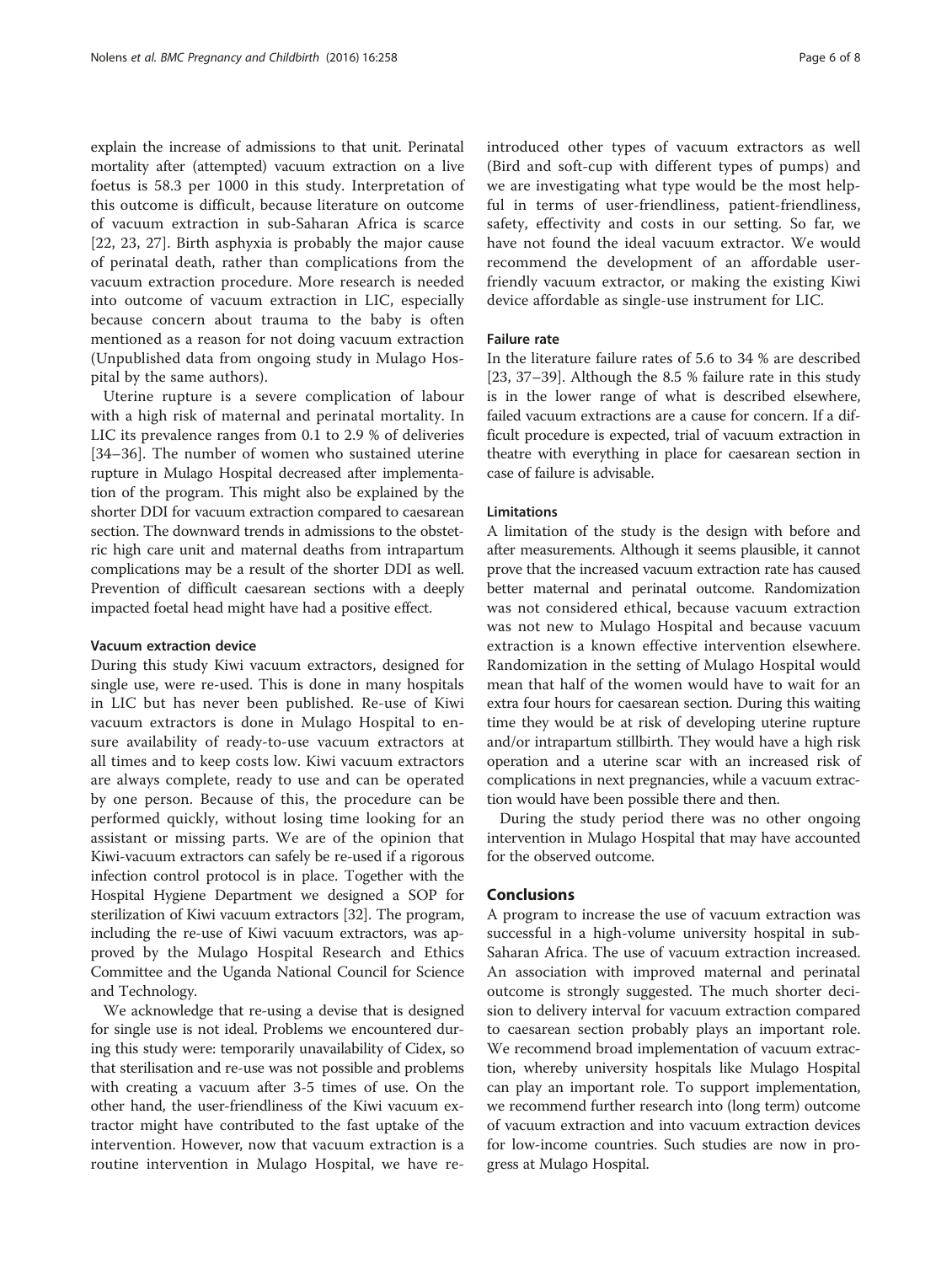#### <span id="page-6-0"></span>Acknowledgements

We would like to acknowledge the doctors, midwives and records department personnel in the department of Obstetrics and Gynaecology Mulago Hospital for their cooperation and contribution.

#### Funding

No financial support was received for this study.

#### Availability of data and materials

SOP's and teaching material are available at [www.mulagomama.org.](http://www.mulagomama.org)

# Authors' contributions

BN, development of the study design, development of SOP's, acquisition of data, analysis and interpretation of data, drafting the paper; JL, development of the study design, critically revising SOP's, interpretation of data, repeated critical revision of the paper; FN, development of the study design, acquisition of data, interpretation of data, repeated critical revision of the paper; JR, development of the study design, analysis and interpretation of data, repeated critical revision of the paper; JB, development of the study design, interpretation of data, repeated critical revision of the paper. All authors: final approval of the version to be published.

#### Competing interests

The authors declare that they have no competing interests.

#### Consent for publication

Not applicable.

#### Ethics approval and consent to participate

Ethical permission to conduct this study was obtained from the Mulago Hospital Research and Ethics Committee (refnr: MREC 489) and the Uganda National Council for Science and Technology (refnr: HS1752).

#### Author details

<sup>1</sup>Department of Obstetrics and Gynaecology, Mulago National Referral Hospital, PO Box 7051, Kampala, Uganda. <sup>2</sup> Department of Obstetrics and Gynaecology, Canisius-Wilhelmina Hospital, PO Box 9015, 6500GS Nijmegen, The Netherlands. <sup>3</sup>Athena Institute, VU University, PO Box 22700, 1100DE Amsterdam, The Netherlands. <sup>4</sup>Makerere University, School of Medicine, College of Health Sciences, PO Box 7072, Kampala, Uganda. <sup>5</sup>Department of Paediatrics, Mulago National Referral Hospital, PO Box 7051, Kampala, Uganda.

### Received: 5 February 2016 Accepted: 20 August 2016 Published online: 02 September 2016

#### References

- Kassebaum NJ, Bertozzi-Villa A, Coggeshall MS, Shackelford KA, Steiner C, Heuton KR, et al. Global, regional and national levels and causes of maternal mortality during 1990-2013: a systematic analysis for the Global Burden of Disease Study 2013. Lancet. 2014;384:980–1004.
- 2. United Nations Inter-agency Group for Child Mortality Estimation. Levels and trends in child mortality: report 2015. New York: United Nation Children's Fund; 2015.
- 3. Lawn JE, Blencowe H, Waiswa P, Amouzou A, Mathers C, Hogan D, et al. Stillbirths: rates, risk factors, and acceleration towards 2030. Lancet. 2016;387:587–603.
- 4. Tsu VD. New and underused technologies to reduce maternal mortality. Lancet. 2004;363:75–6.
- 5. Hofmeyr GJ. Obstructed labor: using better technologies to reduce mortality. Int J Gynaecol Obstet. 2004;85 Suppl 1:S62–72.
- Tsu VD. Appropriate technology to prevent maternal mortality: current research requirements. BJOG. 2005;112:1213–8.
- 7. Mbaruku G, van Roosmalen J, Kimondo I, Bilango F, Bergstrom S. Perinatal audit using the 3-delays model in western Tanzania. Int J Gynaecol Obstet. 2009;106:85–8.
- 8. Committee on Practice Bulletins-Obstetrics. ACOG Practice Bulletin No. 154: Operative Vaginal Delivery. Obstet Gynaecol. 2015;126(5):e56–65.
- Green-top guideline no. 26: Operative vaginal delivery. Royal College of Obstetricians and Gynaecologists. 2011. [http://www.rcog.org.uk/globalassets/](http://www.rcog.org.uk/globalassets/documents/guidelines/gtg_26.pdf) [documents/guidelines/gtg\\_26.pdf](http://www.rcog.org.uk/globalassets/documents/guidelines/gtg_26.pdf). Accessed 3 Feb 2016.
- 10. World Health Organization. Integrated Management of Pregnancy and Childbirth: Managing complications in pregnancy and childbirth: A guide for midwives and doctors. Geneva: WHO; 2000. reprint 2007.
- 11. Ministry of Health, Uganda. Uganda safe motherhood life saving skills trainin. In: Trainees' handbook. The Republic of Uganda: Reproductive Health Division, MOH; 2012.
- 12. Villar J, Carroli G, Zavaleta N, Donner A, Wojdyla D, Faundes A, et al. Maternal and neonatal individual risks and benefits associated with caesarean delivery: multicentre prospective study. BMJ. 2007;335:1025.
- 13. Murphy DJ, Liebling RE, Verity L, Swingler R, Patel R. Early maternal and neonatal morbidity associated with operative delivery in second stage of labour: a cohort study. Lancet. 2001;358:1203–07.
- 14. Souza JP, Gulmezoglu AM, Lumbiganon P, Laopaiboon M, Carroli G, Fawole B, et al. Caesarean section without medical indications is associated with an increased risk of adverse short-term maternal outcomes: the 2004-2008 WHO Global Survey on Maternal and Perinatal Health. BMC Med. 2010;8:71.
- 15. Towner D, Castro MA, Eby-Wilkens E, Gilbert WM. Effect of mode of delivery in nulliparous women on neonatal intracranial injury. N Engl J Med. 1999;341:1709–14.
- 16. Macfarlane AJ, Blondel B, Mohangoo AD, Cuttini M, Nijhuis J, Novak Z et al. Wide differences in mode of delivery within Europe: risk-stratified analyses of aggregated routine data from the Euro-Peristat study. BJOG 2015; doi[:10.1111/1471-0528.13284](http://dx.doi.org/10.1111/1471-0528.13284).
- 17. Perinatale Zorg in Nederland 2013. Stichting Perinatale Registratie Nederland. 2014. [http://www.perinatreg.nl/uploads/150/153/PRN\\_jaarboek\\_](http://www.perinatreg.nl/uploads/150/153/PRN_jaarboek_2013_09122014.pdf) [2013\\_09122014.pdf](http://www.perinatreg.nl/uploads/150/153/PRN_jaarboek_2013_09122014.pdf). Accessed 3 Feb 2016.
- 18. NHS Maternity Statistics-England 2013-14: NHS Maternity Statistics tables. Hospital Episode Statistics Analysis Health and Social Care Information Centre. 2015.<http://www.digital.nhs.uk>.
- 19. Martin JA, Hamilton BE, Osterman MJ, Curtis SC, Mathews TJ. Births: Final Data for 2013. In National Vital Statistics Reports 2015;64(1). National Center for Health Statistics. [http://www.cdc.gov/nchs/data/nvsr/nvsr64/nvsr64\\_01.pdf.](http://www.cdc.gov/nchs/data/nvsr/nvsr64/nvsr64_01.pdf) Accessed 3 Feb 2016.
- 20. Ameh CA, Weeks AD. The role of instrumental vaginal delivery in low resource settings. BJOG. 2009;116 Suppl 1:22–5.
- 21. Bailey PE. The disappearing art of instrumental delivery: Time to reverse the trend. Int J Gynaecol Obstet. 2005;91:89–96.
- 22. Nkwabong E, Nana PN, Mbu R, Takang W, Ekono MR, Kouam L. Indications and maternofetal outcome of instrumental deliveries at the University Teaching Hospital of Yaounde, Cameroon. Trop Doc. 2011;41:5–7.
- 23. Wanyonyi SZ, Achila B, Gudu N. Factors contributing to failure of vacuum delivery and associated maternal/neonatal morbidity. Int J Gynaecol Obstet. 2011;115:157–60.
- 24. Maaløe N, Sorensen BL, Onesmo R, Secher NJ, Bygbjerg IC. Prolonged labour as indication for emergency caesarean section: a quality assurance analysis by criterion-based audit at two Tanzanian rural hospitals. BJOG. 2012;119:605–13.
- 25. Van Roosmalen J. Perinatal mortality in rural Tanzania. BJOG. 1989;96:827–34.
- 26. Gebbie DA. Vacuum extraction and symphysiotomy in difficult vaginal delivery in a developing community. BMJ. 1966;2:1490–3.
- 27. Adaji SE, Shittu SO, Sule ST. Operative vaginal deliveries in Zaria, Nigeria. Ann Afr Med. 2009;8(2):95–9.
- 28. Fauveau V. Is vacuum extraction still known, taught and practiced? A worldwide KAP survey. Int J Gynaecol Obstet. 2006;94:185–9.
- 29. Souza JP, Widmer M, Gülmezoglu AM, Lawrie TA, Adejuyigbe EA, Carroli G, et al. Maternal and perinatal health research priorities beyond 2015; an international survey and prioritization exercise. Reprod Health. 2014;11:61.
- 30. Maaløe N, Bygbjerg IC, Onesmo R, Secher NJ, Sorensen BL. Disclosing doubtful indications for emergency cesarean sections in rural hospitals in Tanzania: a retrospective criterion-based audit. Acta Obstet Gynecol Scand. 2012;91:1069–76.
- 31. Mulago guideline for the use of vacuum extraction. On mulagomama.org website. Department of obstetrics and gynaecology, Mulago Hospital. 2012. [http://www.mulagomama.org/#!research-documents/cixl.](http://www.mulagomama.org/#!research-documents/cixl) Accessed 3 Feb 2016.
- 32. Mulago protocol for sterilization of Kiwi vacuum extractors. On mulagomama.org website. Department of obstetrics and gynaecology, Mulago Hospital. 2012.<http://www.mulagomama.org/#!research-documents/cixl>. Accessed 3 Feb 2016.
- 33. Vacuum extraction, the technique. Reproductive Health Library. 2012. Link to video:<https://youtu.be/GthnX-jYT5s?list=PL68EE6D503647EA2F>. Accessed 28 Aug 2016.